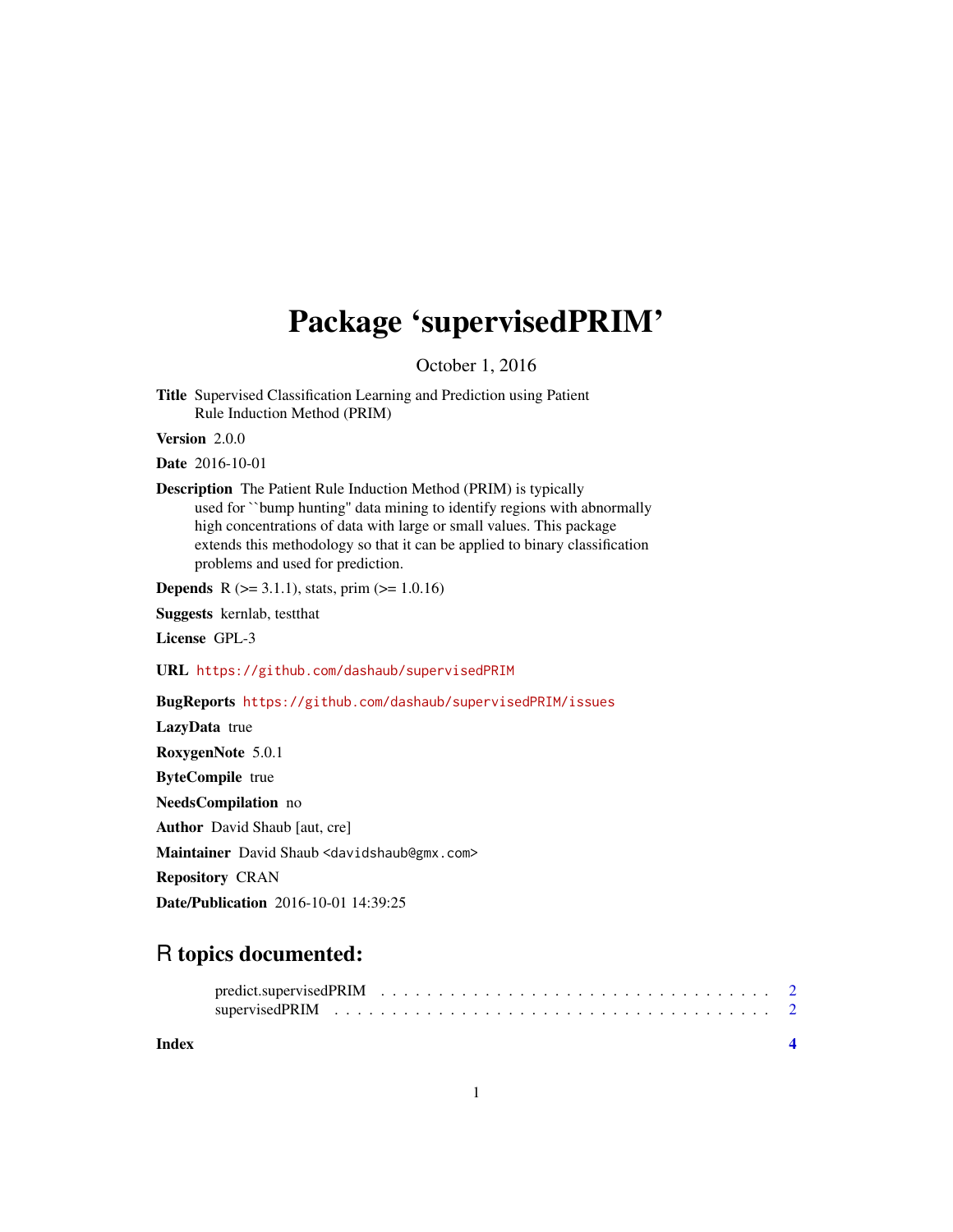<span id="page-1-0"></span>predict.supervisedPRIM

*Model Predictions*

#### Description

Perform prediction on a trained supervisedPRIM model. Output to either predicted class or positive class probability is supported.

#### Usage

```
## S3 method for class 'supervisedPRIM'
predict(object, newdata, classProb = FALSE, ...)
```
#### Arguments

| object    | A trained model of class supervisedPRIM returned by supervisedPRIM           |
|-----------|------------------------------------------------------------------------------|
| newdata   | The new data on which to create predictions                                  |
| classProb | Should the function return the estimated class                               |
| $\cdot$   | additional arguments (ignored) probabilities instead of the predicted class? |

#### Author(s)

David Shaub

#### Examples

```
# Train a model to determine if a flower is setosa
data(iris)
yData <- factor(ifelse(iris$Species == "setosa", "setosa", "other"), levels = c("setosa", "other"))
xData <- iris
xData$Species <- NULL
primModel <- supervisedPRIM(x = xData, y = yData)
# Predict on the original dataset
predictions <- predict(primModel, newdata = xData)
```
<span id="page-1-1"></span>supervisedPRIM *Fit PRIM model to a labeled dataset*

#### Description

perform supervised classification using Patient Rule Induction Method (PRIM)

#### Usage

```
supervisedPRIM(x, y, peel.alpha = 0.05, paste.alpha = 0.01,
 mass.min = 0.05, threshold.type = 1, ...)
```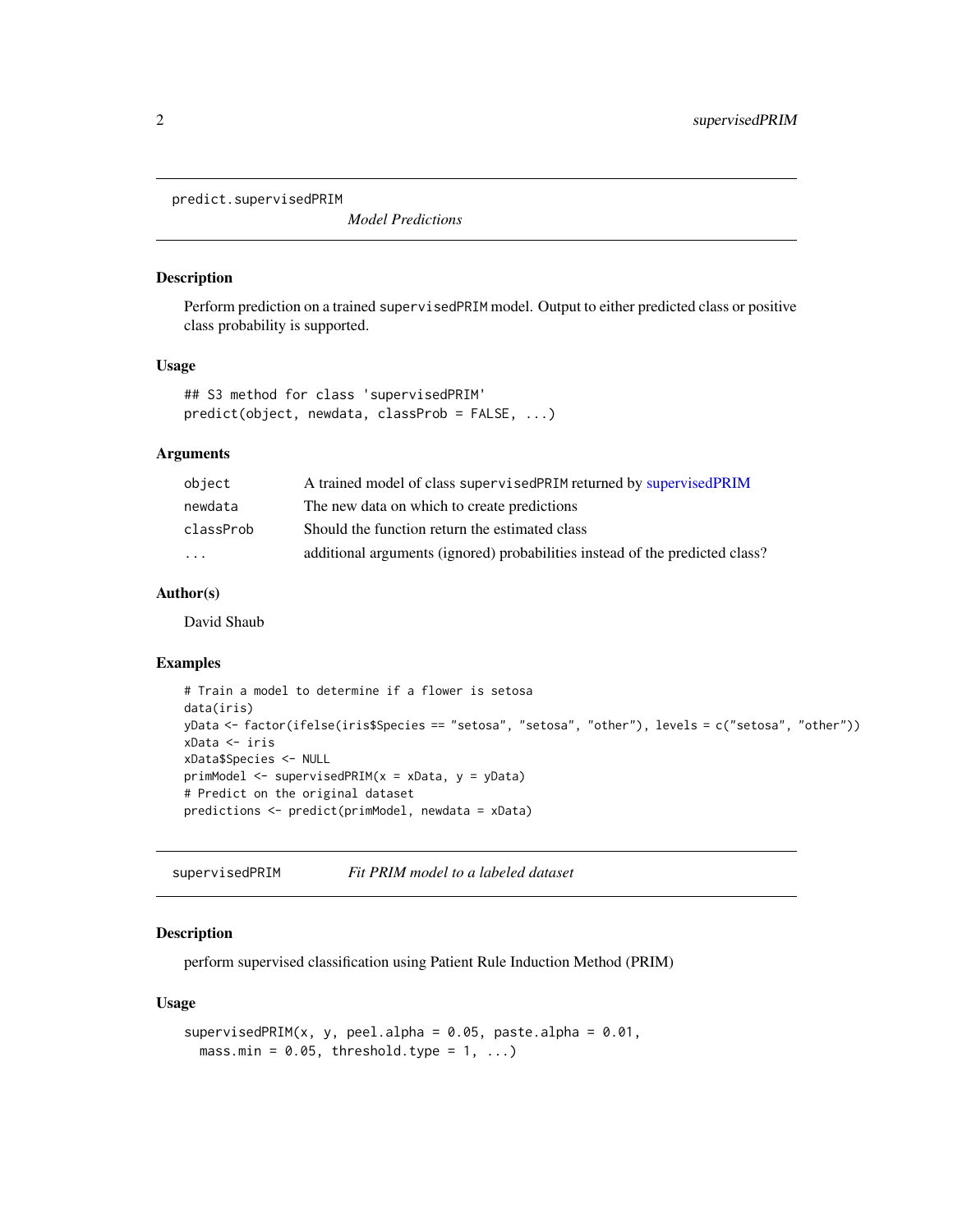#### <span id="page-2-0"></span>supervisedPRIM 3

#### Arguments

| $\mathsf{x}$ | matrix of data values                                                                          |
|--------------|------------------------------------------------------------------------------------------------|
| v            | binary vector of 0/1 response values                                                           |
| peel.alpha   | peeling quantile tuning parameter                                                              |
| paste.alpha  | pasting quantile tuning parameter                                                              |
| mass.min     | minimum mass tuning parameter                                                                  |
|              | threshold. type threshold direction indicator: $1 =$ ">= threshold", $-1 =$ " $\le$ threshold" |
|              | additional arguments to pass to prim. box                                                      |

#### Details

Fit

#### Value

an object of class supervisedPRIM. See additional details in [prim.box](#page-0-0)

#### Author(s)

David Shaub

#### Examples

```
# Train a model to determine if a flower is setosa
data(iris)
yData <- factor(ifelse(iris$Species == "setosa", "setosa", "other"), levels = c("setosa", "other"))
xData <- iris
xData$Species <- NULL
primModel <- supervisedPRIM(x = xData, y = yData)
```